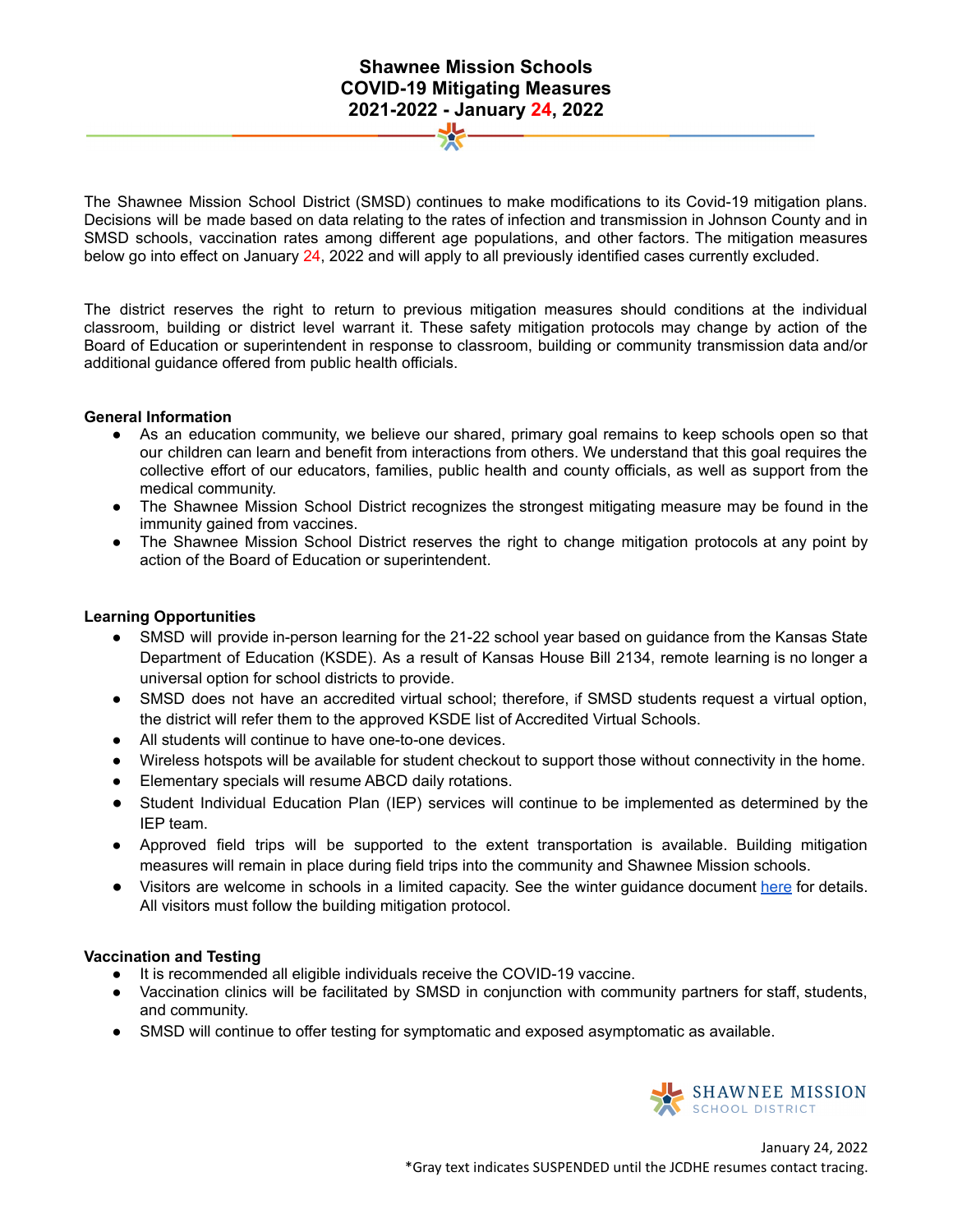#### **Maintaining Healthy School Environments**

#### **Pre-K Elementary Schools**

- **Masks are required** for all students and staff. At this time there is a county mandate for this age group. We will continue to monitor vaccination rates and community transmission.
- **● Individuals do not need to mask when outdoors.** This includes students participating in preK-elementary recess.
- ALL bus riders must wear a mask when riding on a school bus unless there is documentation presented to the school for a medical mask exemption.
- Individuals are encouraged to self-monitor for symptoms of illness. Individuals who are ill should stay home.

#### **Secondary Schools**

- Mask wearing inside middle school and high school buildings is optional for students and staff.
- **Masks are required** for all students and staff through February 15, 2022. We will continue to monitor vaccination rates and community transmission.
- ALL bus riders must wear a mask when riding on a school bus unless there is documentation presented to the school for a medical mask exemption.
- Individuals are encouraged to self-monitor for symptoms of illness. Individuals who are ill should stay home.

\*If a school building reaches 3% or > exclusion and quarantine, the building will return to full mask **requirements. The building will remain masked for at least 14 days and until the percentage of recommended exclusions and quarantines is < 3%.**

**\*\*If school building rates of required exclusion and quarantine are unknown due to one of the extended district breaks (such as Thanksgiving, Winter, Spring or Summer breaks) AND the percent positive rate is 8% or higher according to the JCDHE dashboard, all buildings will return to school with full mask** requirements until data can be collected to determine the actual building rate. This time period will be no **longer than one week unless > 3%.**

### **Cleaning and Ventilation**

- Air handling enhancements implemented in the 2020-21 plans will continue for the 2021-22 school year.
- Cleaning and sanitization protocols implemented in the 2020-21 plans will continue for the 2021-22 school year

### **Johnson County Department of Health & Environment (JCDHE) Exclusion from School/Work Guidance**

- Anyone testing positive for COVID-19 will be excluded for 5 days (excused absence) from the onset of symptoms or a positive test per JCDHE exclusion guidelines and K.S.A. 65-122.
- If an individual tests positive for COVID-19 or is suspected of having COVID-19 (symptomatic) regardless of vaccination status they must:
	- Stay home for 5 days from symptom onset or test date, whichever is first.
		- If symptoms have resolved or are improving after 5 days students and staff can return to school and school-related activities.
	- Once returned, individuals must wear a mask for days 6-10. \*Individuals with COVID-19 should also remain separated in instances where they cannot mask (e.g. Eat 6 feet away from others). Individuals returning during days 6-10 should refrain from activities that make consistent and proper mask wearing impossible, activities that involve frequent or sustained close contact (e.g., certain sports), and activities that increase the risk of transmission of aerosolized respiratory particles (e.g., wind instruments, singing, shouting, etc.).

If you have a fever, continue to stay home until your fever resolves for 24 hours without the aid of *medication.*

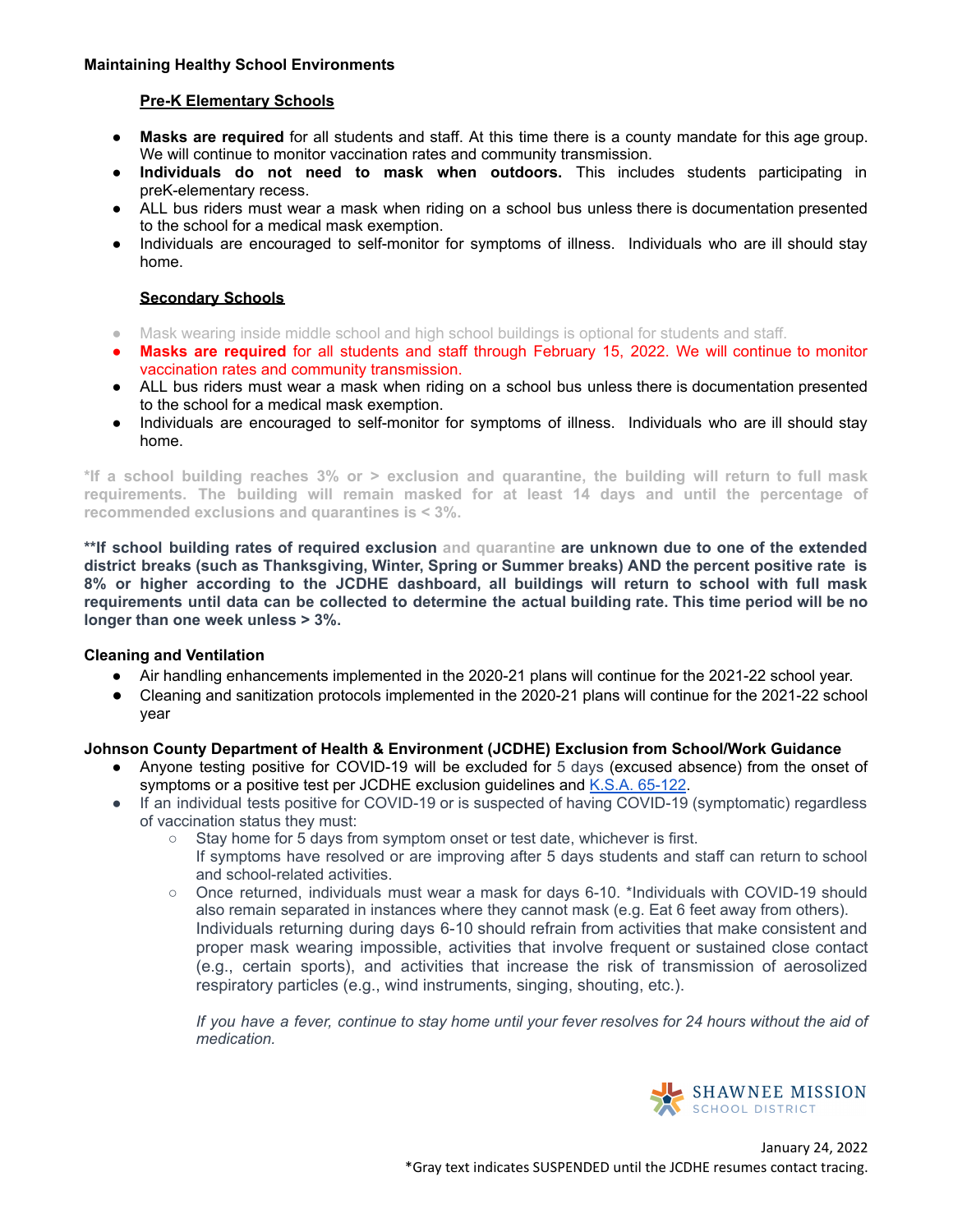### **SUSPENDED UNTIL COUNTY RESUMES CONTACT TRACING**

The following guidance applies to those seeking information regarding exposure to a positive case. SMSD school personnel, including nurses, will not be involved in close contact identification.

- If an individual was exposed to someone with COVID-19 and **fully vaccinated** Has been boosted
	- **OR**

Completed the primary series of Pfizer or Moderna vaccine within the last 5 months **OR**

Completed the primary series of J&J vaccine within the last 2 months

- Wear a mask around others for 10 days from the date of exposure.
- If possible PCR/lab confirmed antigen test on day 5 from the exposure.
- Eat 6 feet away from others.
- If you develop symptoms get a PCR/lab confirmed antigen test and stay home until documentation of a negative result is provided to the school nurse.
- If an individual was exposed to someone with COVID-19 and **not fully vaccinated** Completed the primary series of Pfizer or Moderna vaccine more than 5 months ago and are NOT boosted

**OR**

Completed the primary series of J&J vaccine within more than 2 months ago and are NOT boosted **OR**

Are unvaccinated

- If Test to Stay is not available
	- · Stay home for 5 days after the date of exposure.
	- · If possible PCR/lab confirmed antigen test on day 5 from the exposure.
	- · Continue to wear a mask at school/work on days 6-10.
	- · Remain 6 feet away from others day 6-10 when unmasked.
	- **OR**

*Stay home for 10 days after the date of exposure.*

\*If Test to Stay is available

- · Wear a mask at school/work for 10 days from the date of exposure.
- · Participate in Test to Stay testing every other day for 5 days.
- · Remain 6 feet away from others day 6-10 when unmasked.
- **OR**

*Stay home for 10 days after the date of exposure.*

If you develop symptoms get a PCR/lab confirmed test and stay home until documentation of a negative result is *provided to the school nurse.*

\*Testing for those exhibiting COVID-19 symptoms will be prioritized at the SMSD testing site. Test to Stay *will be available as capacity allows. When community transmission and testing demands are high, Test to Stay may be suspended until testing demands decrease.*

\*\*SMSD will maintain a COVID-19 dashboard for positive cases located on the district's website to the extent possible.

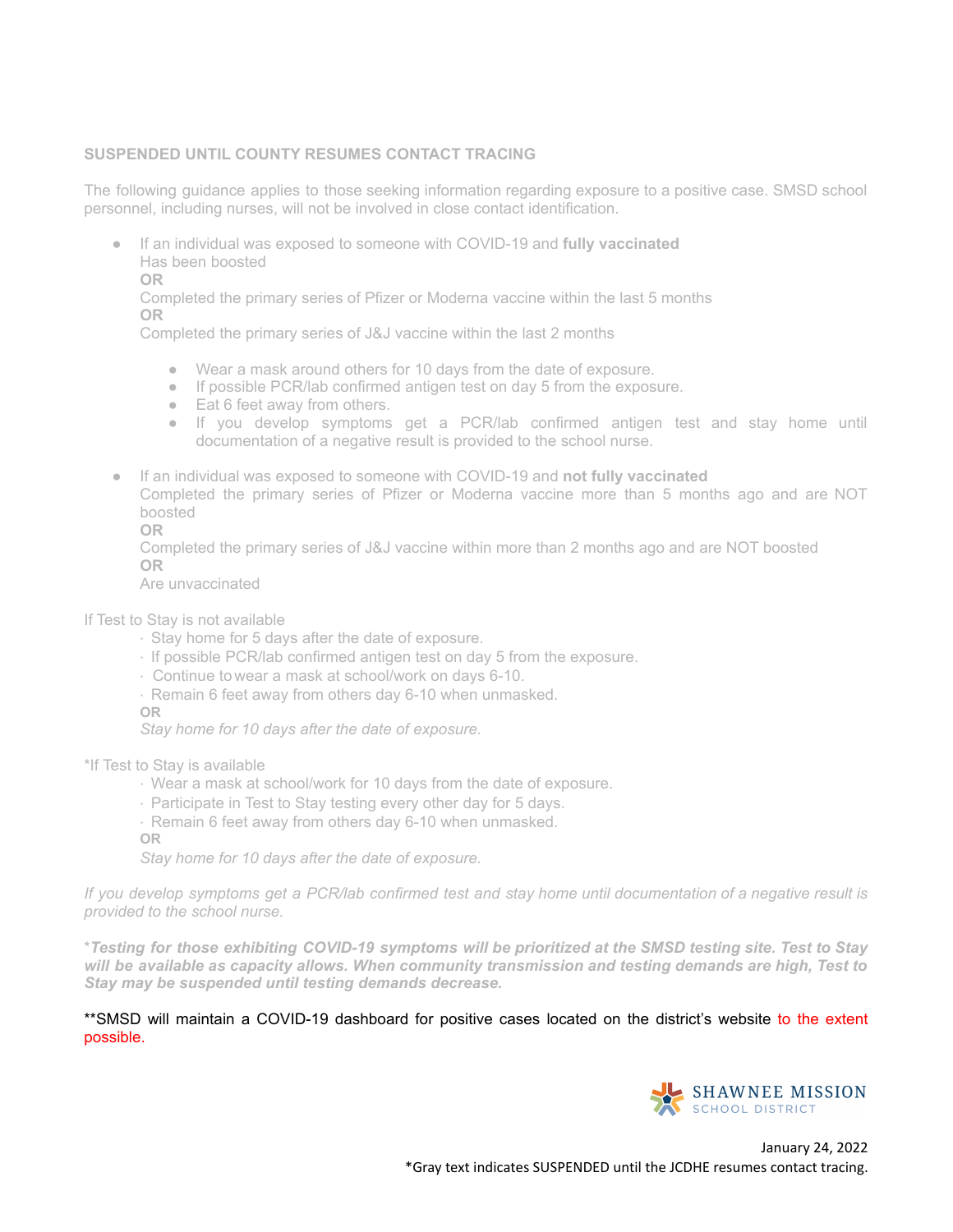| <b>Elementary</b>                                                                                                                          | Secondary                                                                                                                                                                                                                                             |
|--------------------------------------------------------------------------------------------------------------------------------------------|-------------------------------------------------------------------------------------------------------------------------------------------------------------------------------------------------------------------------------------------------------|
| During breakfast/lunch elementary students will sit in<br>assigned seats in an effort to maintain class cohorts to<br>the extent possible. | It is strongly recommended that secondary schools<br>cohort and social distance (3ft) to the extent possible,<br>and limit large group assemblies from gathering during<br>the instructional day while building or community<br>transmission is high. |
| During outdoor recess, cohorting will not be required.                                                                                     |                                                                                                                                                                                                                                                       |

# **Activities/Athletics**

All schools will follow KSHSAA and district guidelines:

- Cohort to the extent possible with large groups.
- The Shawnee Mission School District reserves the right to require masks or implement other mitigating measures at any point.

### **Performing Arts**

- Utilizing outdoor spaces whenever possible is strongly recommended.
- Bell covers are strongly recommended to reduce aerosolized material.
- Social distancing to 3ft in rehearsal spaces.

## **Mask Exemption**

- The following Individuals may be exempt from wearing masks while inside school buildings:
	- Persons with a medical condition, mental health condition, or disability that prevents wearing a face covering. This includes persons with a medical condition for whom wearing a face covering could obstruct breathing or who are unconscious, incapacitated, or otherwise unable to remove a face covering without assistance.
		- For students, faculty and staff, documentation of the above condition should be provided to the school nurse pursuant to school guidelines using the District Mask Exemption Form.
	- Persons communicating with a person who is deaf or hard of hearing, where the ability to see the mouth is essential for communication.
	- Persons engaged in activities and athletics inside school buildings, who should follow KSHSAA and/or school guidelines.

**\*The Shawnee Mission School District reserves the right to change mitigation protocols at any point by action of the Board of Education or superintendent.**

# **Shawnee Mission School District Employees**

### **Return to Work**

- All positions in the SMSD are "in-person" positions.
- Any staff members who may have concerns about their work conditions because of their health, should contact the Human Resource Office and access the ADA form.